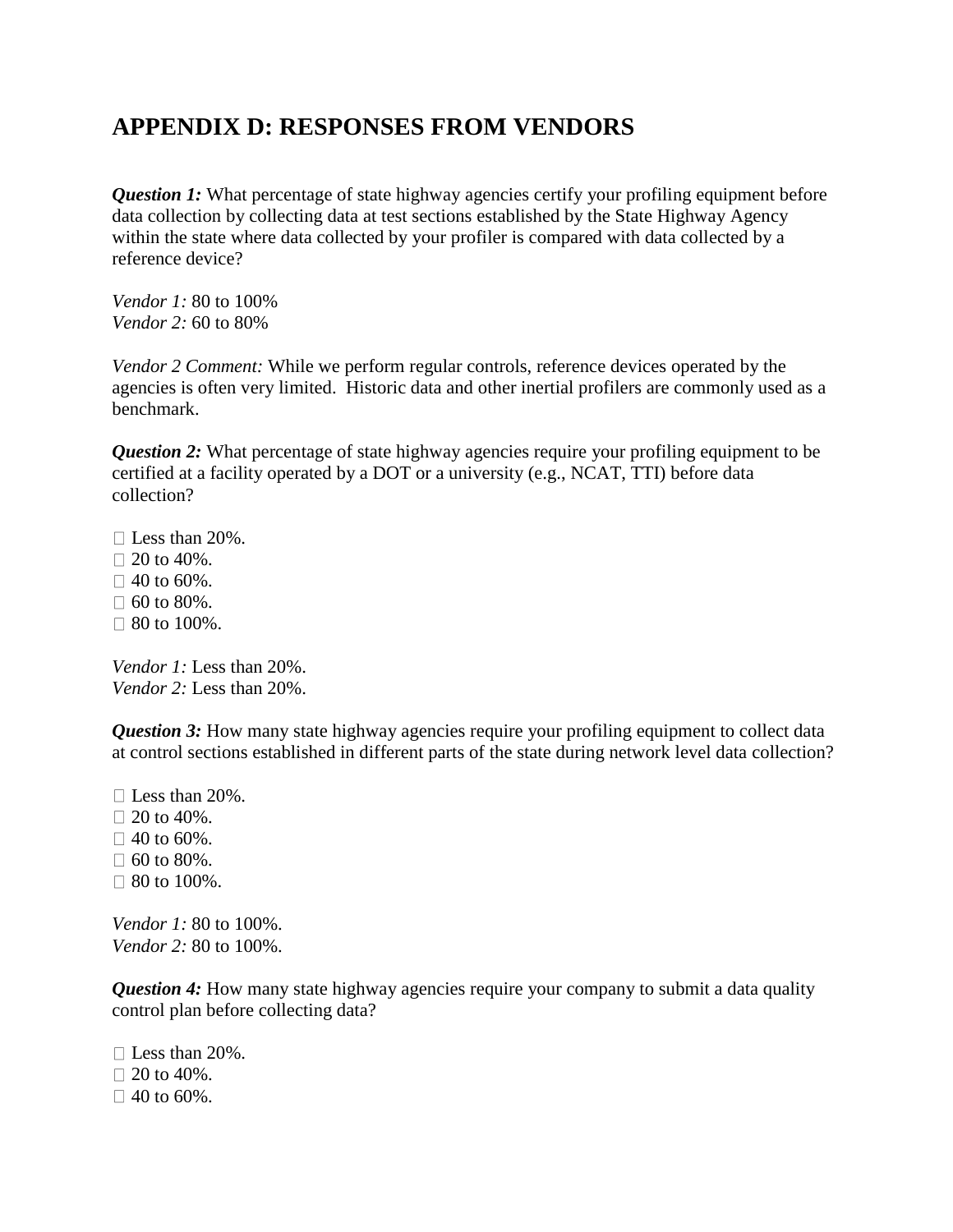$\Box$  60 to 80%.  $\Box$  80 to 100%.

*Vendor 1:* 80 to 100%. *Vendor 2:* 80 to 100%.

*Vendor 2 Comment:* This is a standard part of our process and is completed regardless if it has been requested.

*Question 5:* How many state highway agencies specify the sensor spacing (distance between left and right sensors) in their contract documents for data collection?

 $\Box$  Less than 20%.  $\Box$  20 to 40%.  $\Box$  40 to 60%.  $\Box$  60 to 80%.  $\Box$  80 to 100%.

*Vendor 1:* 80 to 100% *Vendor 2:* Less than 20%

*Vendor 2:* Most States specify the ASTM or AASHTO standard which allows a range.

If an agency does not specify a sensor spacing, what sensor spacing do you use?

## *Vendor 1:* 69 inches.

*Vendor 2:* We always meet the acceptable ranges of the ASTM and AASHTO standards. We aim typically to match the wheels of the collection vehicle. International standards differ from the 69" that is imposed by Texas DOT and TTI.

**Question 6:** How many state highway agencies specify the profile data recording interval in their contract documents for data collection?

 $\Box$  Less than 20%.  $\Box$  20 to 40%.  $\Box$  40 to 60%.  $\Box$  60 to 80%.  $\Box$  80 to 100%.

*Vendor 1:* 80 to 100% *Vendor 2:* 40 to 60%

*Vendor 1:* Many are indirectly specifying by requiring an industry standard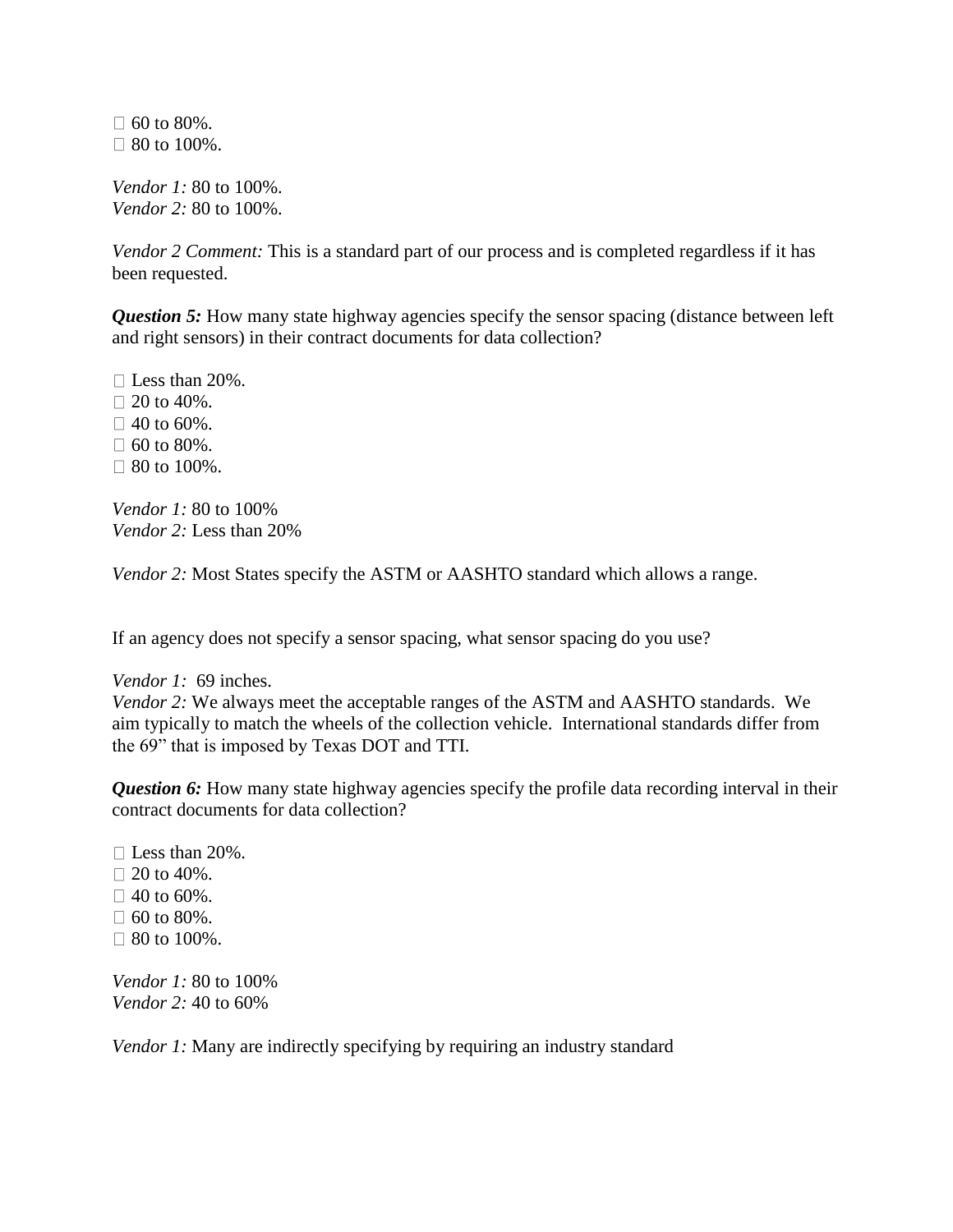*Vendor 2:* Most States specify the ASTM or AASHTO standard which allows a range, but 1" or 25 mm (depending on metric versus imperial reporting requirements) meets faulting and roughness requirements and is easily obtained with all equipment**.**

If an agency does not specify a data recording interval, what is the data recording interval you use for computing IRI?

*Vendor 1:* 1.5 inches. *Vendor 2:* We are capable of using and recording a large range of measurements from 20 mm-200 mm.

*Question 7:* How many state highway agencies specify the height sensor type (i.e., line laser – Gocator, wide-spot, single-point) in their contract documents for data collection?

 $\square$  Less than 20%.  $\Box$  20 to 40%.  $\Box$  40 to 60%.  $\Box$  60 to 80%.  $\Box$  80 to 100%.

*Vendor 1:* 80 to 100%. *Vendor 2:* 60 to 80%

*Vendor 2 Comment:* Many agencies specify line vs. point. But don't specify a manufacturer, model, mounting height, processing method (bridge vs. detail), or sensor frequency.

*Question 8:* What percentage of your equipment that collect network level data are equipped with line lasers (i.e., Gocators)?

- $\square$  Less than 20%.  $\Box$  20 to 40%.
- $\Box$  40 to 60%.
- $\Box$  60 to 80%.
- $\Box$  80 to 100%.

*Vendor 1:* 80 to 100% *Vendor 2:* 60 to 80%

*Vendor 2 Comment:* We believe the line lasers give more consistent results but maintain some equipment to meet specific client specifications.

**Question 9:** Please describe the procedures that you adopt when collecting network level IRI data to ensure that quality data are being collected.